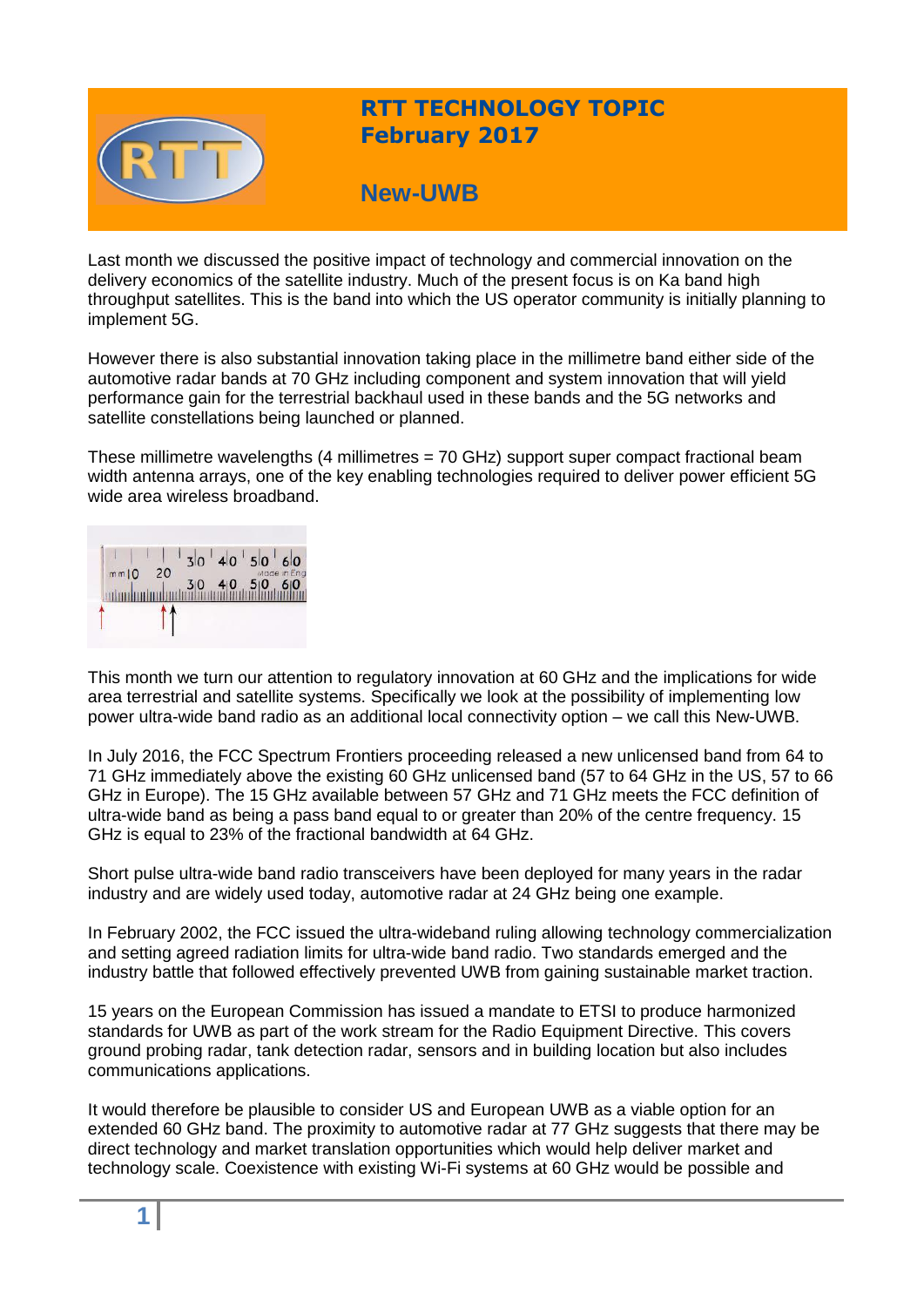suggests the combination of Wi-Fi and UWB merits study as an option for 5G complementary connectivity.

# **Read on**

# **Global Wi-Fi Spectrum and standards at 60 GHz**

60 GHz unlicensed spectrum allocations are not harmonized globally. China has a comparatively constricted band from 59 to 64 GHz with a secondary band at 45 GHz with the two bands technically addressed by the 802.11aj standard. For all other markets, the 60 GHz Wi-Fi band plan and functional extensions are formalized in the 802.11ay standard. This includes provision for up to four channels each of 2.16 GHz.

Some countries including Australia have only 2.5 GHz available (between 59.4 and 62.9 GHz) and therefore would have single channel deployment. Other markets including the US and Europe could have all four channels available with bonding as an option.

# **Legacy UWB including radiation limits**

15 years ago, one of the two UWB competing standards was based on multi band orthogonal frequency division multiplexing; the alternative option was direct sequence spread spectrum.

The FCC UWB radiation limits were set depending on the frequency of operation as shown in the table below.

| <b>FCC UWB Radiation Limits for Indoor and Outdoor Communication</b> |             |             |  |
|----------------------------------------------------------------------|-------------|-------------|--|
|                                                                      | Indoor      | Outdoor     |  |
| Frequency in MHz                                                     | EIRP in dBm | EIRP in dBm |  |
| 960-1610                                                             | $-75.3$     | $-75.3$     |  |
| 1610-1990                                                            | $-53.3$     | $-63.3$     |  |
| 1990-3100                                                            | $-51.3$     | $-61.3$     |  |
| 3100-10600                                                           | $-41.3$     | $-41.3$     |  |
| Above 10600                                                          | $-51.3$     | $-61.3$     |  |

These are low limits but even so existing incumbent owners of spectrum in the UHF band, L band, C band, and X band (above 10 GHz) and Ku-band (between 12 GHz and 18 GHz) were never enthusiastic about sharing expensively acquired spectrum with a new technology which by definition co-existed beneath their respective pass bands.

# **Wi-Fi and UWB Co-existence at 60 GHz**

# So will the story be different at 60 GHz?

We should first clarify some naming issues. The millimetre bands are either described using the IEEE Standard 521-1984 radar band naming regime in which V band covers 40 to 75 GHz and W band covers 75-110 GHz. This has the merit of being consistent with describing 1-2 GHz as L band, 2-4 GHz as S band and 4-8 GHz as C band.

However these bands are also used for point to point microwave which uses a naming regime based on waveguide dimensions with E band stretching from 60 to 90 GHz. E band was formally established by the ITU at the WARC 1979 World Radio Conference but mostly ignored until 2005 when the FCC issued a light licensing regime that permitted E band radios to operate up to 3 watts. Confusingly both naming regimes are used in the technical literature.

Whatever naming regime is used, the coexistence issues remain the same. Implementing UWB in the 15 GHz pass band between 57 and 71 GHz suggests an opportunity to exploit the15 dB of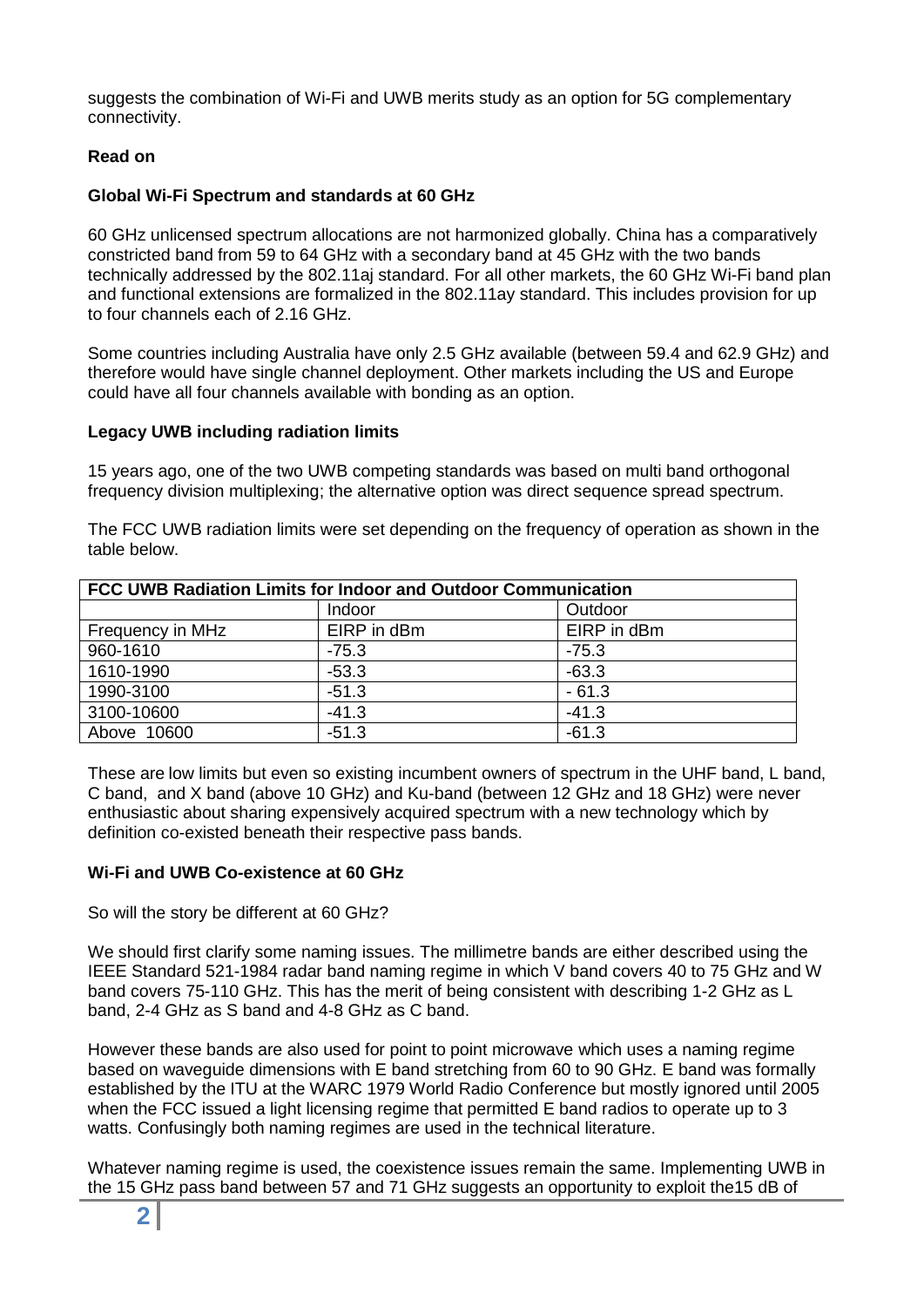attenuation difference across the band, a function of the oxygen resonance line. Conveniently the attenuation of the UWB signal would be at its highest around 60 GHz which is where the Wi-Fi bands are centred.



# **UWB adjacency to 5G licensed spectrum at 71 to 76 GHz**

At the upper end of the proposed FCC unlicensed spectrum allocation is the fixed and mobile band of 5 GHz of contiguous spectrum between 71 and 76 GHz.

This is paired with 81-86 GHz and is either divided into 19X 250 MHz channels with 125 MHz of guard band either side of the pass band (CEPT) or 4 X1.25 GHz channels (FCC). Either option could be a potential candidate for 5G deployment.

The lower spectral density of UWB potentially reduces co system interference. There would also be higher resilience to 5G interference due to the system bandwidth and spreading gain of the wide band signal.

# **Automotive radar spectrum and standards at 77 GHz**

The 77 GHz automotive radar band consists of two sub bands, 76-77 GHz for narrow band long range radar and 77-81 GHz for wideband short range radar.

Compared to automotive radar at 24 GHz, 77 GHz radar provides better angular resolution due to the reduced spacing between antenna elements.

The higher carrier frequency means that the Doppler frequency increases proportionally relative to the velocity of the target. This results in higher speed resolution. Range resolution depends on the modulated signal bandwidth; the wider the bandwidth, the better the range resolution.

Power outputs/spectral densities for 77 GHz pulsed and frequency modulated continuous wave (FMCW) radar are specified by ETSI for Europe and the FCC for the US. For the FCC, the state of the vehicle determines the restrictions on allowed output power. For a stationary vehicle, the spectral density in any direction must not exceed 0.2uW/cm<sup>2</sup> in any direction.

For a moving vehicle, the allowed spectral density is 60uW/cm<sup>2</sup> looking forward and 30uW/cm<sup>2</sup> for side looking and rear looking directions. The maximum field strength determined by the FCC is 500uV/m at 3m distance equivalent to an EIRP power spectral density not exceeding - 51.3dBm/MHz.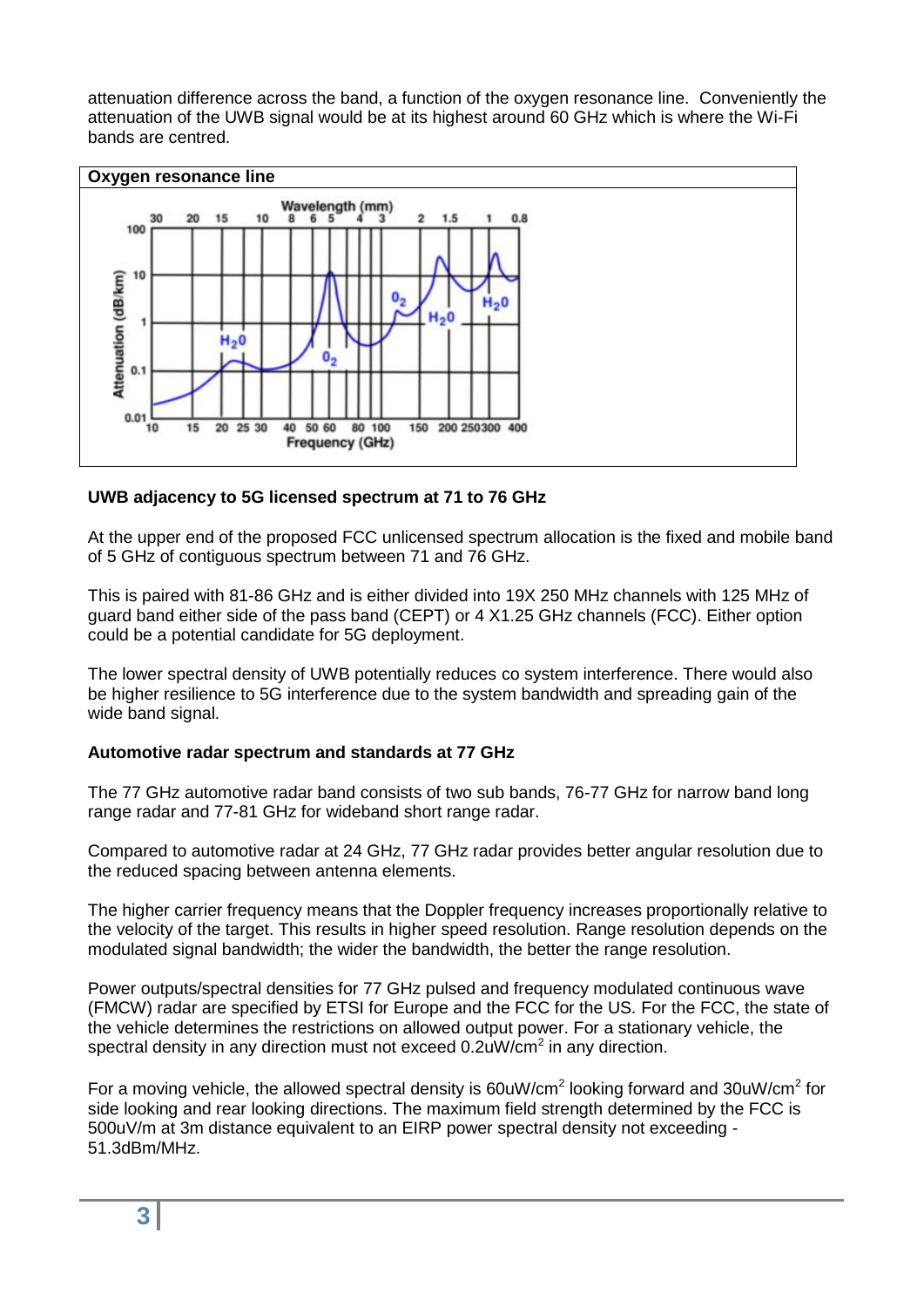The ETSI specifications are shown in the table.

| ETSI Fixed antenna structure EIRP and OOB emissions for 77 GHz automotive radar |                   |              |  |
|---------------------------------------------------------------------------------|-------------------|--------------|--|
| <b>Band</b>                                                                     | 76-77 GHz         |              |  |
| EIRP (FMCW)                                                                     | 50 dBm<br>(mean)  | 55 dBm (max) |  |
| EIRP (Pulsed)                                                                   | $23.5$ dBm (mean) | 55 dBm (max) |  |
| 3dB Beam width (Typical)                                                        | 5 degrees         |              |  |
| Out of Band (OOB) emission                                                      | 73.5 -76 GHz      | $0$ (dBm/Hz) |  |
|                                                                                 | 77-79.5 GHz       | $0$ (dBm/Hz) |  |

Regulatory agencies have been encouraging migration to the millimetre band by restricting emissions in the 24 GHz band so 24 GHz systems are likely to be phased out over time at least in Europe.

# **5G and automotive radar**

Previous technology topics have highlighted the technology commonalities between automotive radar at 77 GHz and 5G implemented as a FDD band (71-76 GHz paired with 81-86 GHz). The spatial signal analysis required to detect and determine angular received power in 5G fractional beam width antenna arrays is similar to the signal processing required in automotive radar.

The typical inter site distance of dense urban 5G is equivalent to the 150m to 200m range needed in forward looking automotive radar.

Additionally there are potential RF hardware and transceiver architecture commonalities with the opportunity to amortise RF investment across the telecommunications and automotive industry. VW and Ford each spend \$12 billion a year on R and D with an increasing percentage of this budget spent on connectivity and autonomous safety systems. This has already yielded low cost single chip radar modules capable of working in harsh environmental conditions.

# **Automotive radar and UWB**

There are also similarities between automotive radar and UWB. Both systems use short pulses (the shorter the pulse duration the wider the occupied bandwidth) suggesting that UWB/automotive radar synergy could be significant.

# **Summary**

The FCC allocation of 15 GHz of unlicensed spectrum between 57 GHz and 71GHz could potentially re-energize UWB technologies with the potential to realise added value without introducing discernible interference into existing and future 60 GHz Wi-Fi or spectrally proximate 5G or satellite systems. Specifically this includes the potential 5G FDD paired bands at 71-76 and 81-86 GHz.

Presently this is a US initiative but the recent European Commission mandate to ETSI to develop a harmonised UWB standard suggests a more broadly global opportunity.

Technical and commercial synergy with automotive radar at 77 GHz and the opportunity to meet possible future automotive connectivity requirements may also make UWB more sustainable in the longer term.

New-UWB should at least merit study within present and future 5G research.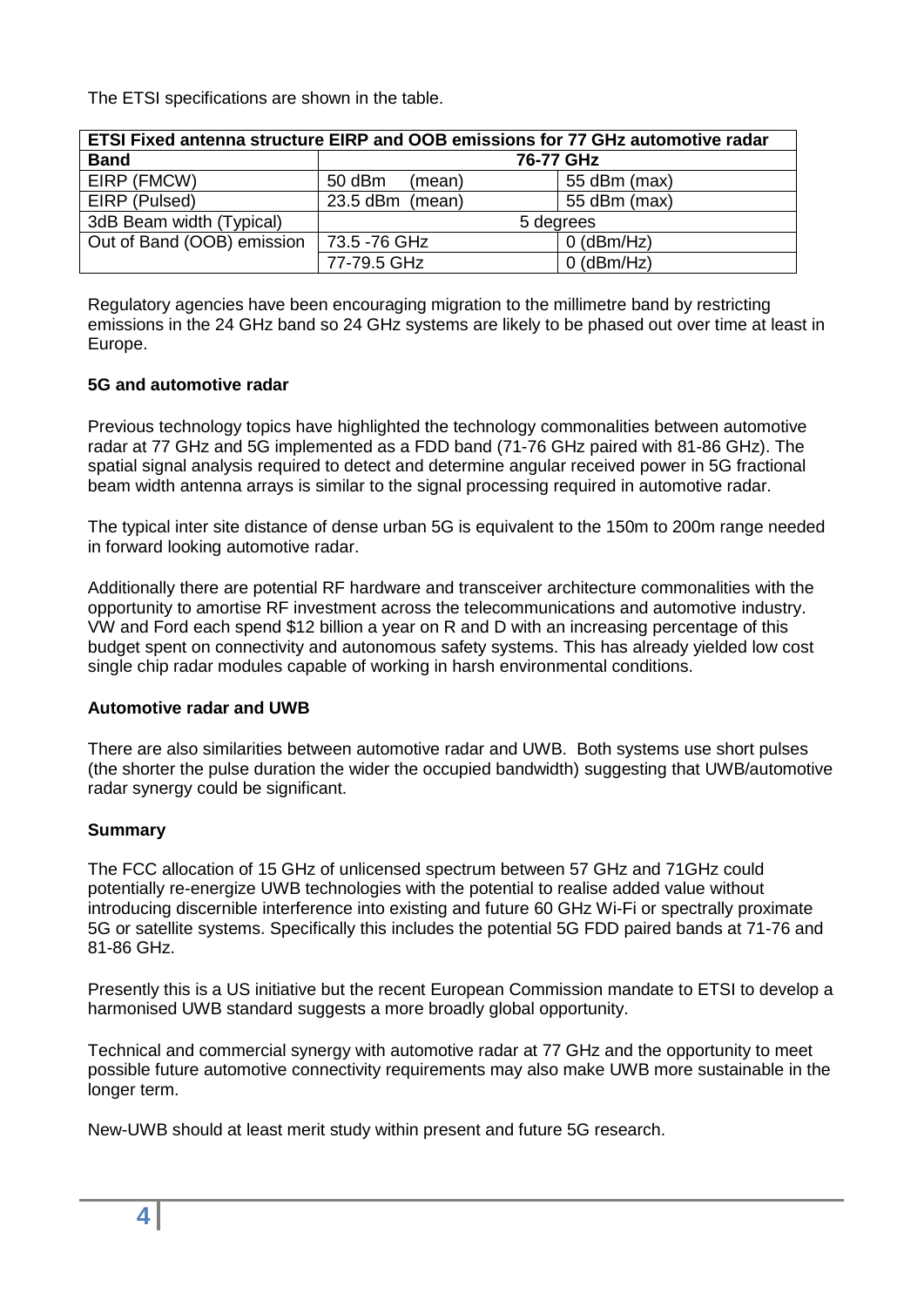More broadly, the FCC decision potentially implies a shift of focus from licensed to lightly licensed, or more likely, unlicensed spectrum, at least in the millimetre band above 60 GHz.

The technical rationale for this is that free space propagation and surface absorption losses combined with low output power and, in the case of UWB, low spectral density will eradicate coexistence issues.

While this may be true for local area 10 milliwatt Wi-Fi and UWB at 60 GHz, it is not true for wide area higher power mobile broadband progressive point to point networks using highly focused fractional beam width antennas and particularly not true for bands outside the 60 GHz oxygen resonance absorption band.

The commercial rationale is that unlicensed spectrum will help reduce delivery cost. While this is also theoretically correct, in practice mobile broadband operators will need 5G to scale geographically to larger radius macro cells in order to be economically viable. It is hard to see how adjacent users, including for example automotive radar at 76-81 GHz, would be willing to accept adjacent unlicensed spectrum without OOB emission limits that would invalidate the 5G macro cell business model.

Additionally all unlicensed spectrum allocation to date including 60 GHz has been based on a TDD band plan. This would introduce potentially expensive time domain interference issues for wide area 5G and would compromise the sensitivity required to maximise data rates and data reach. It would also require all base stations to be co-sited. This is unlikely to be technically or commercially practical. Wide area 5G will only be technically efficient if deployed in an FDD band plan.

Last but not least, while the auction process has been far from perfect, it remains theoretically at least, a market efficient mechanism for establishing spectral asset value.

This will be necessary both in Ka-band at 28 and 38 GHz and above 70 GHz in order to arrive at equitable and acceptable commercial arrangements with incumbent users including military terrestrial and deep space radio and military and automotive and civilian radar systems.

New UWB is therefore only part of an emerging centimetre and millimetre band story but presents an intriguing prospect of three band 5G centred on 250 MHz channel rasters implemented on a paired FDD duplex at 28 and 38 GHz, a paired duplex at 71-76 and 81 to 86 MHz and a TDD band at 92-95 GHz all of which could be integrated with power efficient ultra-wideband local area connectivity.

This is a different interpretation of 5G to the prevailing European approach which is initially at least, focussing on sub 6 GHz spectrum. We will be revisiting this discussion in future technology topics and podcasts.

**Learn more about these topics** - resources for 5G engineering, marketing and policy teams

New in depth syndicated research from RTT, Policy Tracker and The Mobile World.

# **A timely and critical investigation into 5G and satellite industry supply chain economics and spectral and space asset value**

# COLLABORATA

The satellite industry is engaged in a transformation of its Ka-band spectral and space assets. Kaband spectral assets, particularly the 28 GHz and 38 GHz bands, are emerging as the sweet spot for 5G terrestrial network deployment with AT&T and Echostar and Verizon and Viasat as examples of potential 5G technical and commercial partnerships.